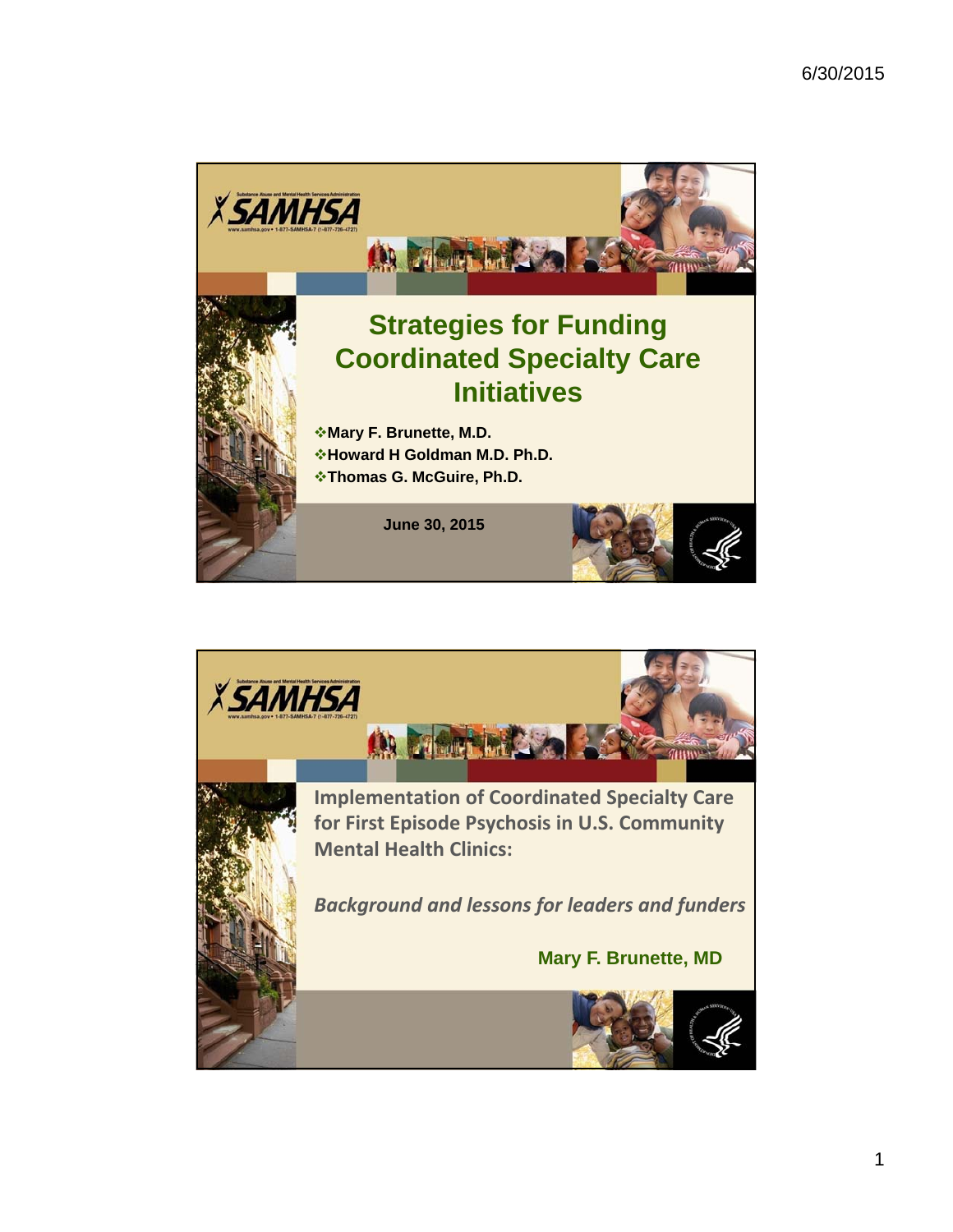| <b>John Kane</b><br>- Principle Investigator | <b>The Zucker Hillside</b><br><b>Hospital (ZHH)</b> |  |  |
|----------------------------------------------|-----------------------------------------------------|--|--|
| <b>Delbert Robinson</b>                      | <b>ZHH</b>                                          |  |  |
| Nina Schooler                                | <b>SUNY Downstate</b>                               |  |  |
| Jean Addington                               | <b>University of Calgary</b>                        |  |  |
| <b>Christoph Correll</b>                     | <b>ZHH</b>                                          |  |  |
| Sue Estroff                                  | UNC.                                                |  |  |
| <b>Kim Mueser</b>                            | <b>Boston University</b>                            |  |  |
| David Penn                                   | UNC.                                                |  |  |
| <b>Robert Rosenheck</b>                      | <b>Yale University</b>                              |  |  |
| <b>Mary Brunette</b>                         | <b>Dartmouth University</b>                         |  |  |
| Jim Robinson                                 | Nathan Kline Institute                              |  |  |
| Patricia Marcy                               | ZHH - Project Director                              |  |  |
| <b>Key Consultants:</b>                      |                                                     |  |  |

• *Haiqun Lin led the analysis.*

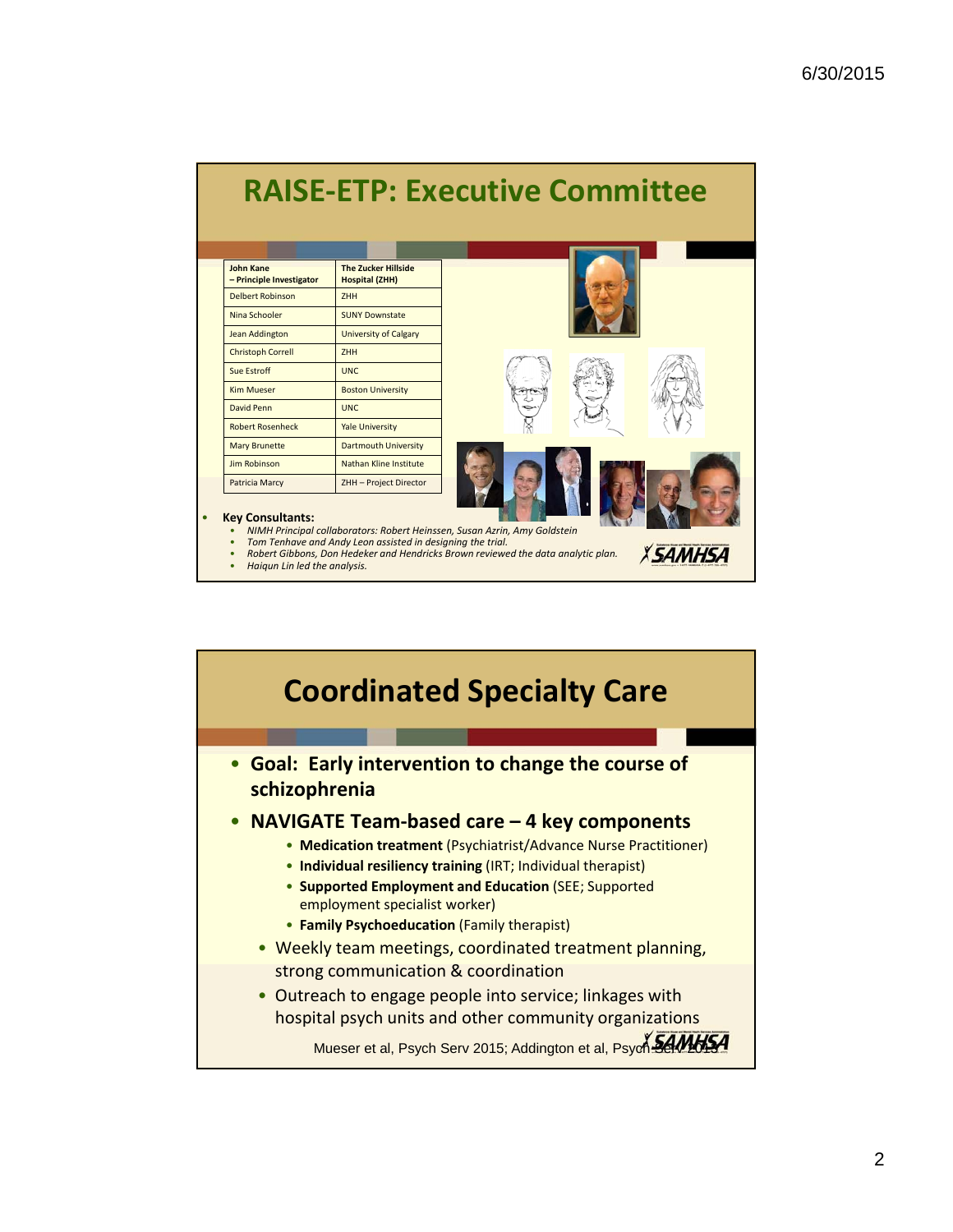

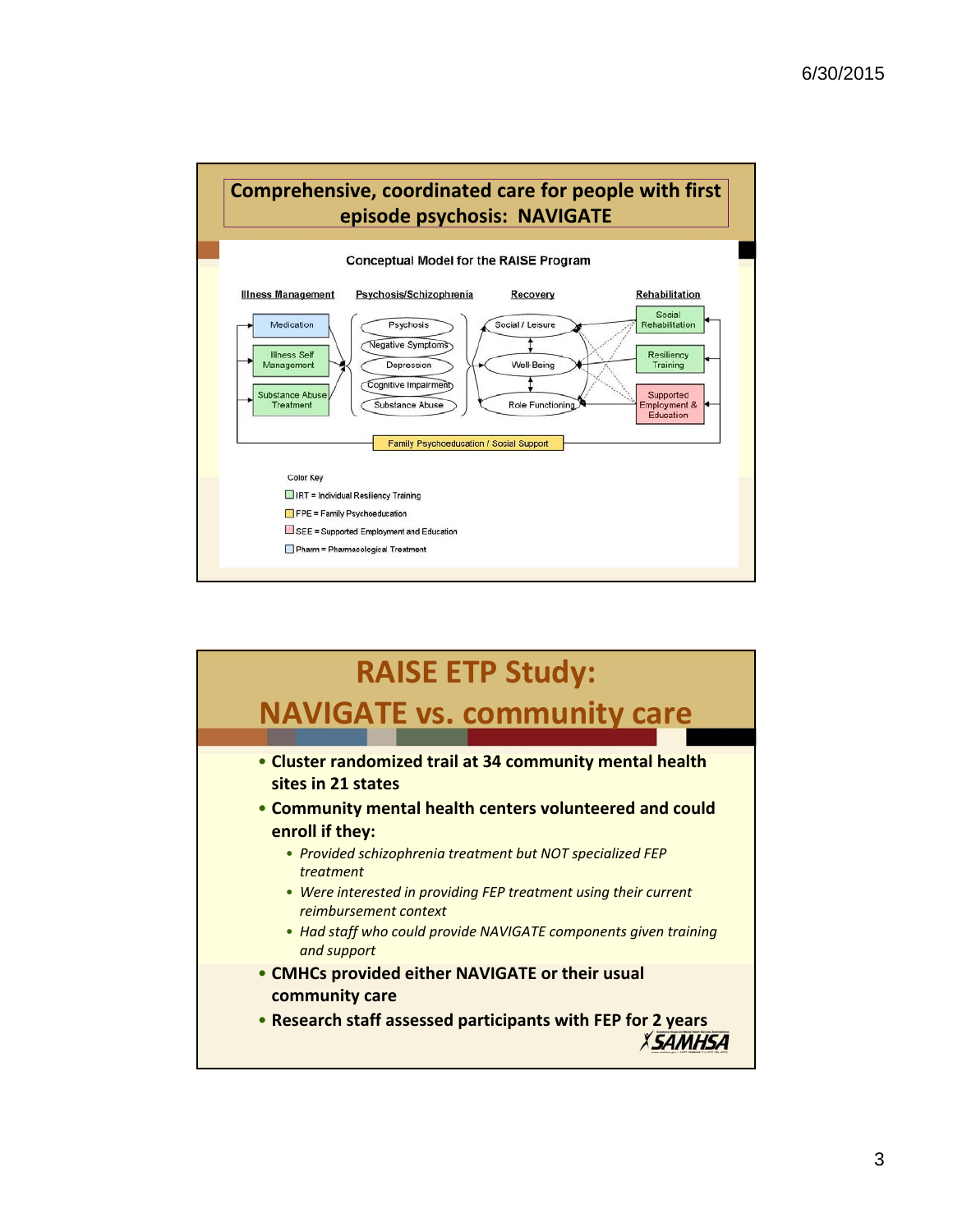

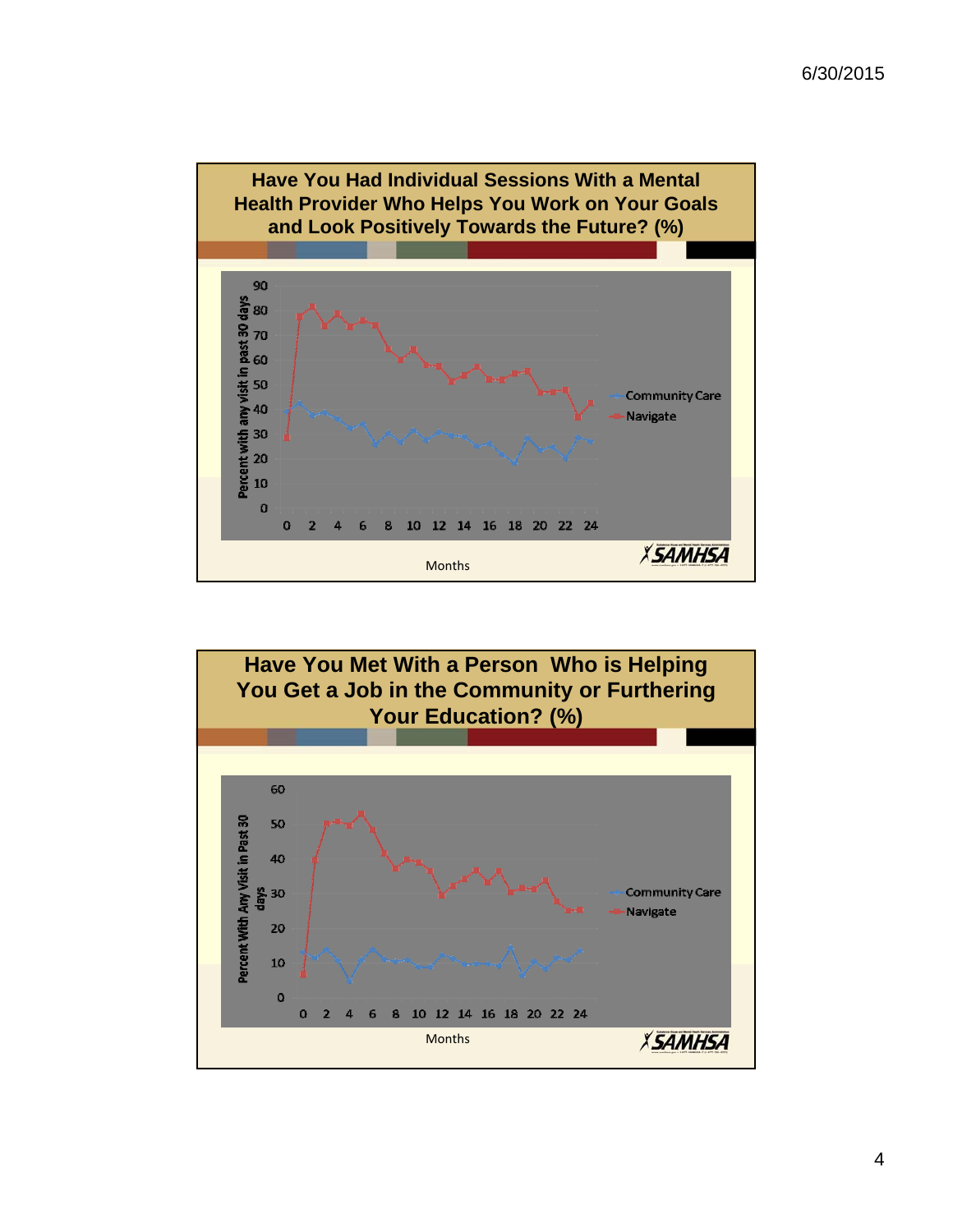

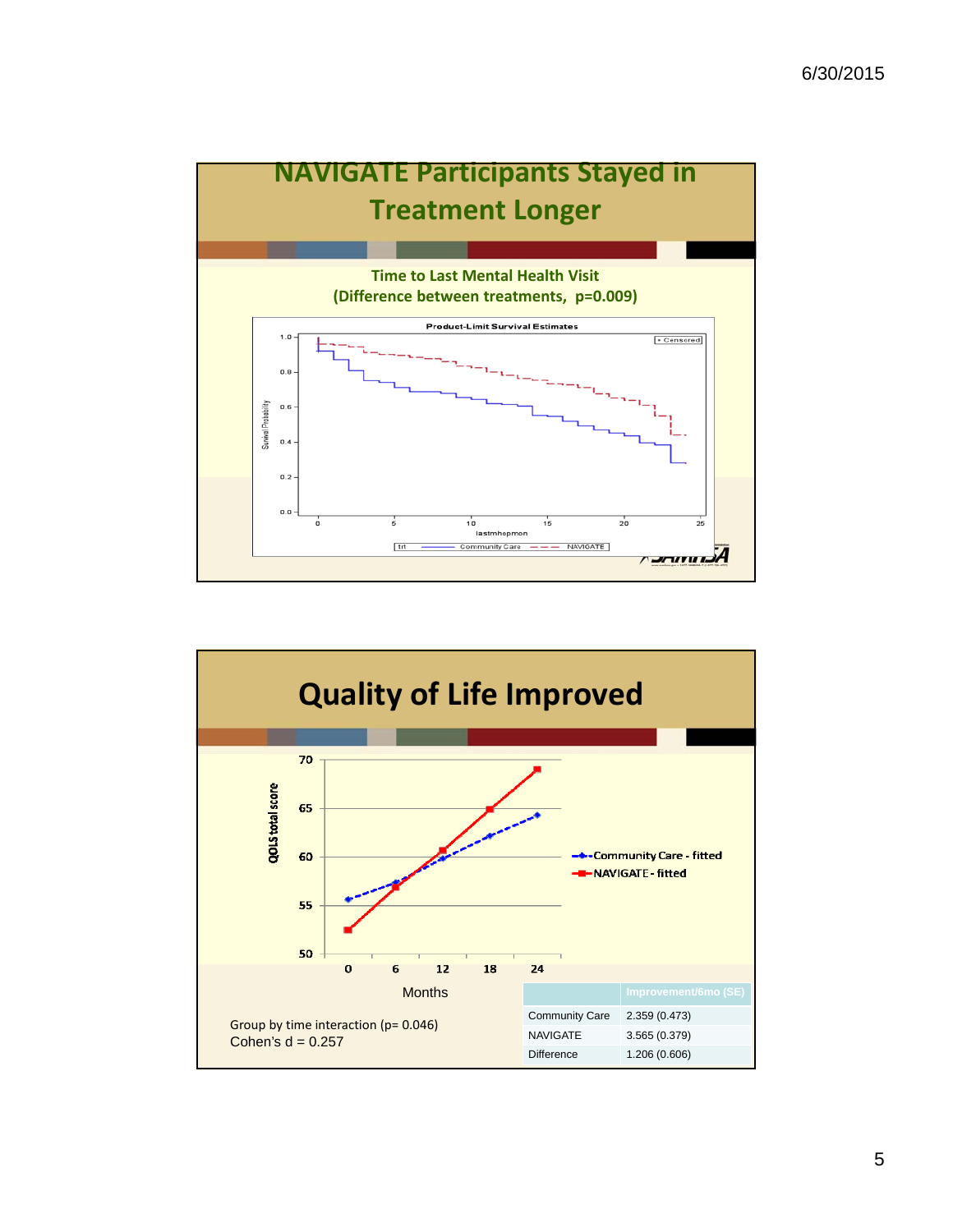

# **Consolidated Framework for Implementation Research**

- *Intervention characteristics*
	- **Evidence strength and quality; complexity; adaptability and relative advantage; costs**
- *Individual characteristics*
	- **Knowledge, competence, self‐efficacy; attitude and stage of change; personal attributes – values and professional identity**
- *Organizational characteristics*
	- **Structure and workforce, culture, implementation climate, readiness**
- *Outer setting*
	- **MH authority leadership & engagement, attitudes & advocacy by service users**
- *Implementation process*
	- **Timelines, collaboration and support of stakeholders, skills of workers, quality monitoring and evaluation***XSAMHSA*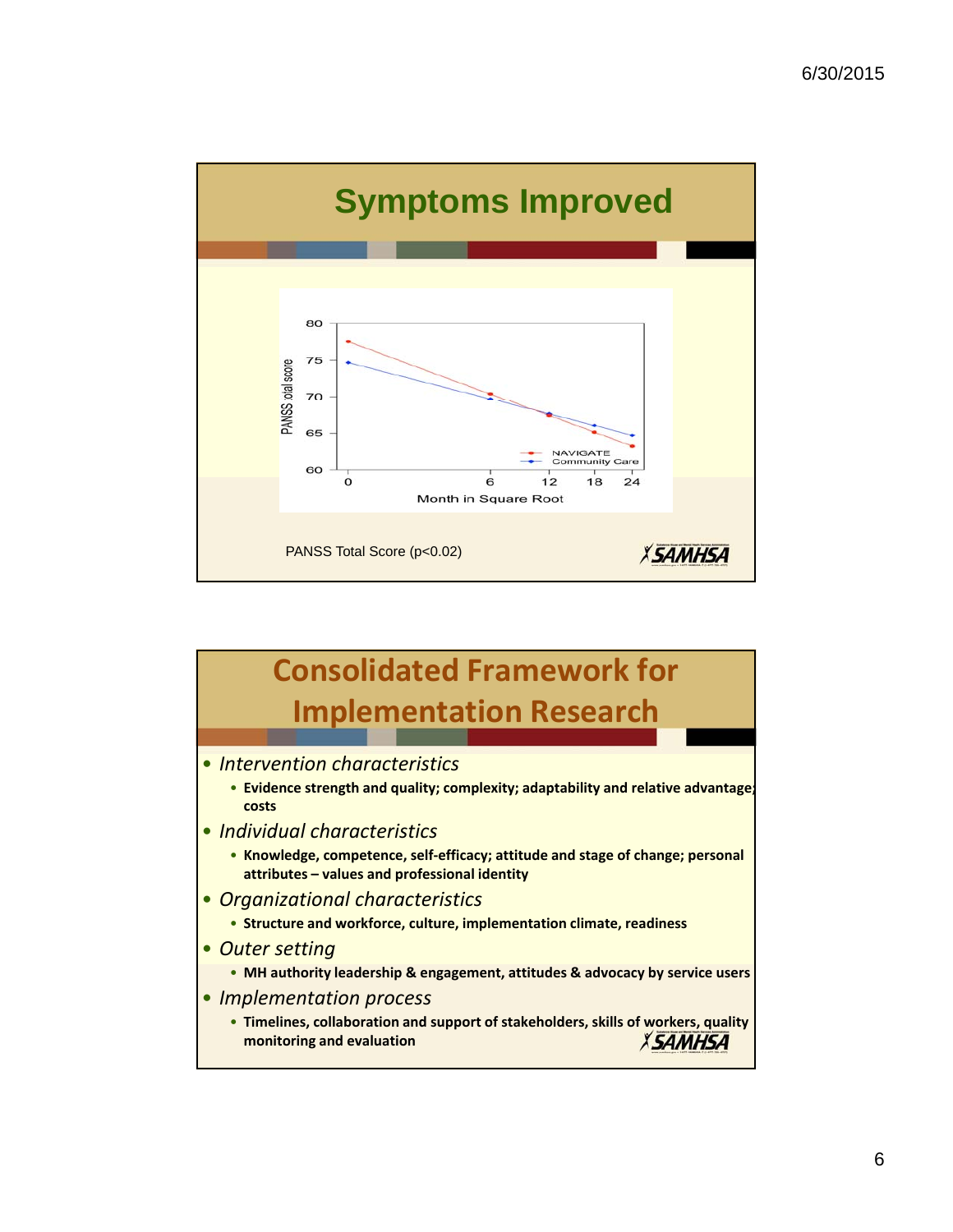# **Implementation stages and activities**

**(Moullin et al 2015; Menear & Briand 2014;Kilbourne 2007; Torrey 2001)**

|  | <b>STAGE</b>       | <b>ACTIVITIES</b>                                                                                                                                                                                                                                                                                                       |
|--|--------------------|-------------------------------------------------------------------------------------------------------------------------------------------------------------------------------------------------------------------------------------------------------------------------------------------------------------------------|
|  | Planning           | Identify: need; effective practice; barriers; logical service<br>organizations, leaders, and funders<br>Stakeholder engagement and consensus building                                                                                                                                                                   |
|  | Pre-Implementation | Select implementation working group & leader<br>Learn model of care<br>Develop training, supervision plan, educational materials<br>Identify workflow needs and address them<br>Hire or identify staff<br>Identify funding, reimbursement strategies, incentives<br>Develop supporting contracts, policies, legislation |
|  | Implementation     | Kickoff meeting<br>Train and supervise staff<br>Measure and track fidelity to model of care<br>Measure and track outcomes<br>Utilize technical assistance to overcome barriers                                                                                                                                          |
|  | Maintenance        | Ensure model fidelity while addressing organizational needs<br>Identify and address sustainability barriers                                                                                                                                                                                                             |

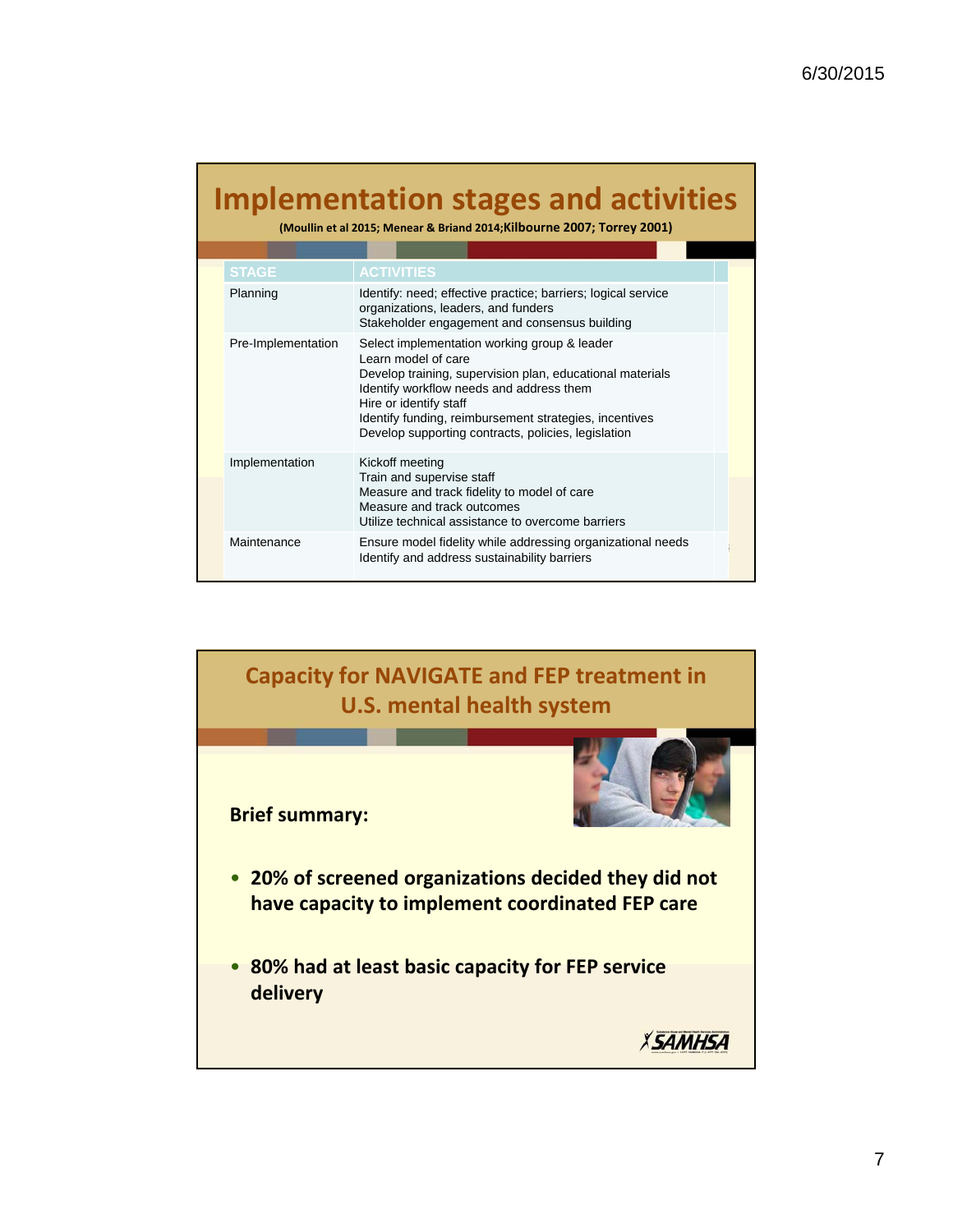# **CMHC Capacity for FEP Care**

### **Good capacity if training provided**

- *Basic psychosocial rehabilitation*
- *Medication management*
- *Psychotherapy*
- *Family therapy*

## **Variable capacity needing attention**

- *Case management*
- *Community-based skills training*
- *Supported employment and education*
- *Team meetings for team-based care*
- *Clinical supervision*
- *Referral relationships*



*XSAMHSA* 

## **5 key areas in U.S. public mental health system need attention**

- *Funding & reimbursement for people who were uninsured and privately insured varied across organizations*
- *Capacity to engage target population through outreach and partnership with other organizations*
- *Capacity for team based care with supported time to coordinate and plan care*
- *Capacity for Supported Employment and Education varied across states and organizations*
- *Access to rehabilitation services (including case management, Supported Employment & Education) to people whose illnesses are not yet chronically disabling*

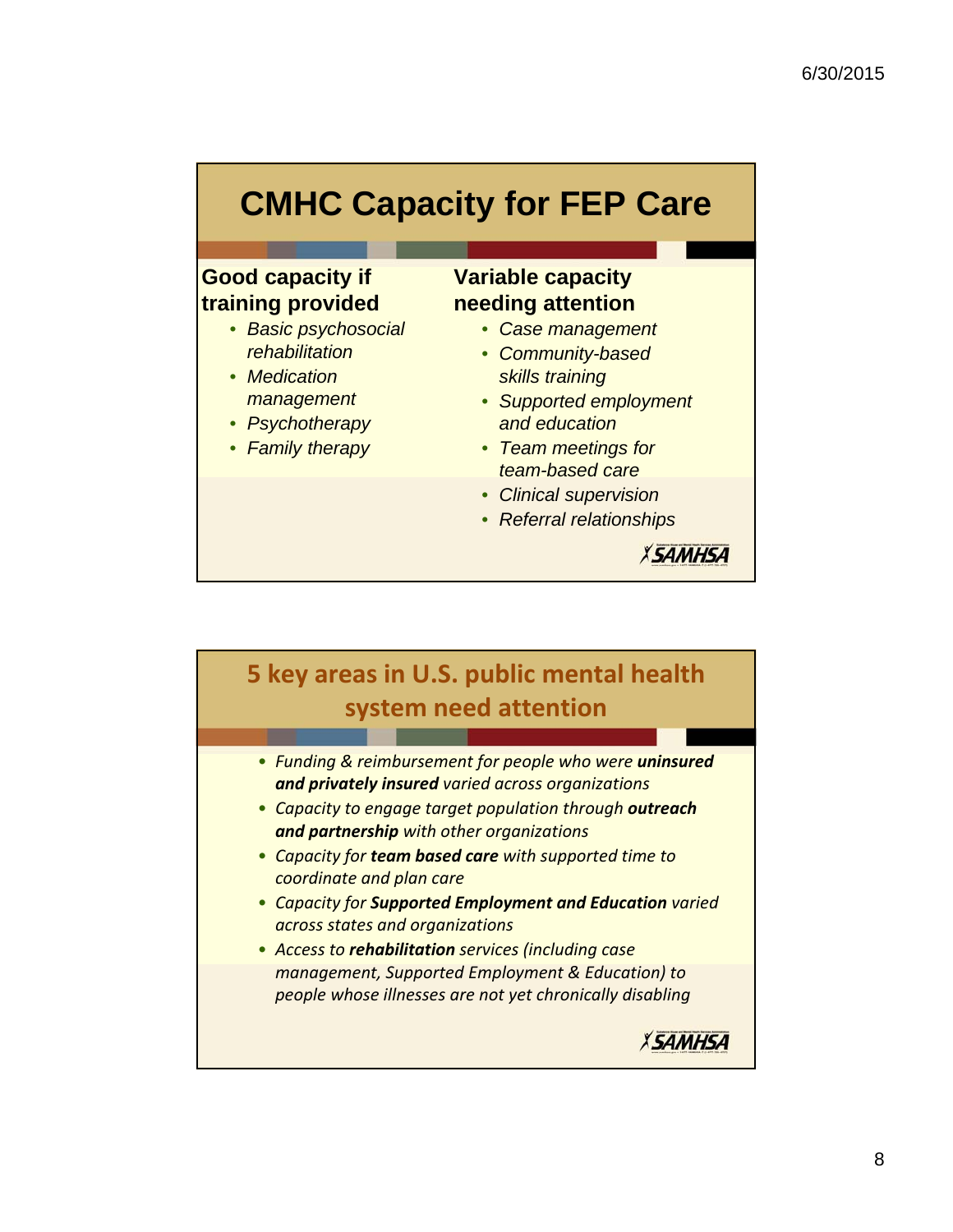

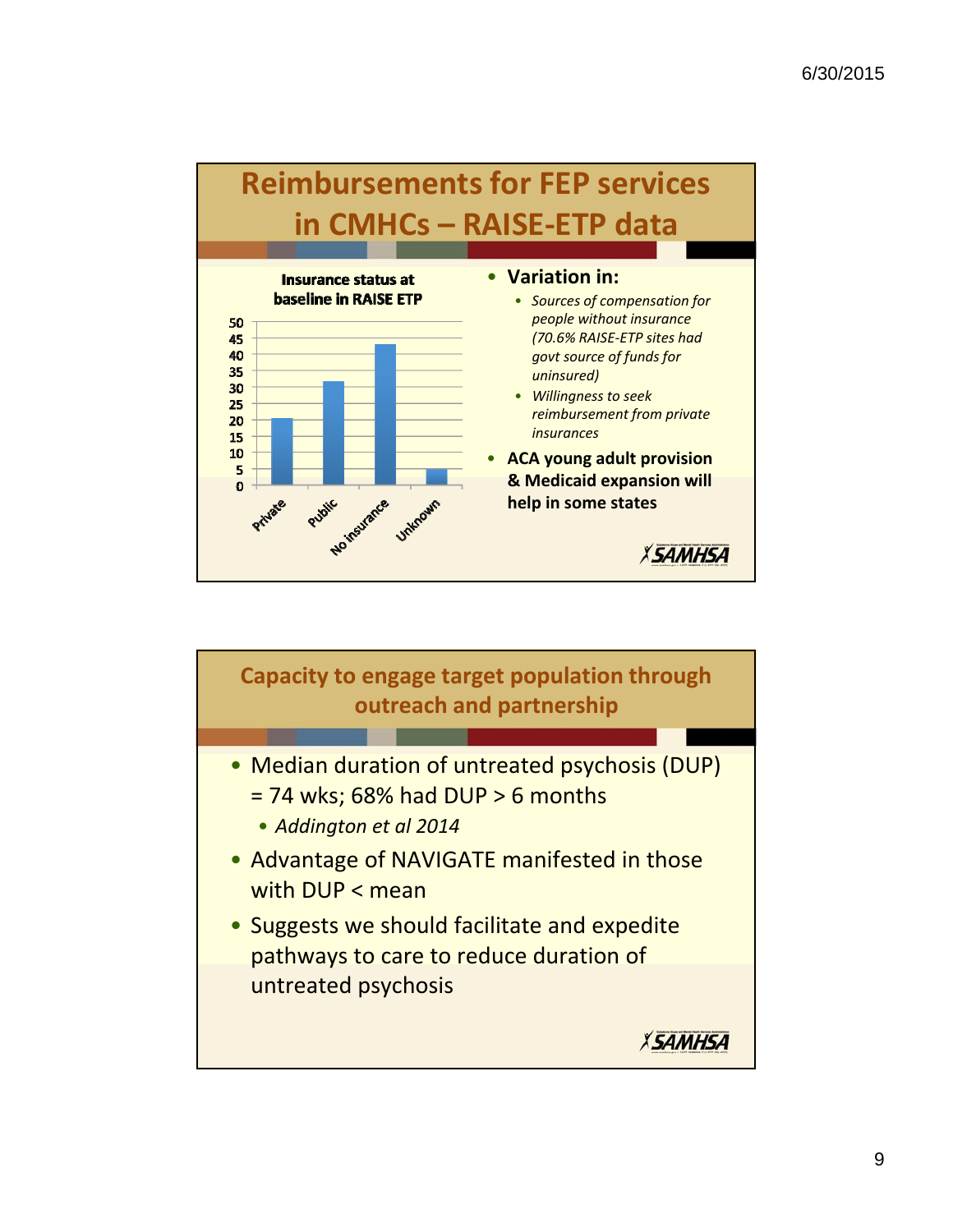

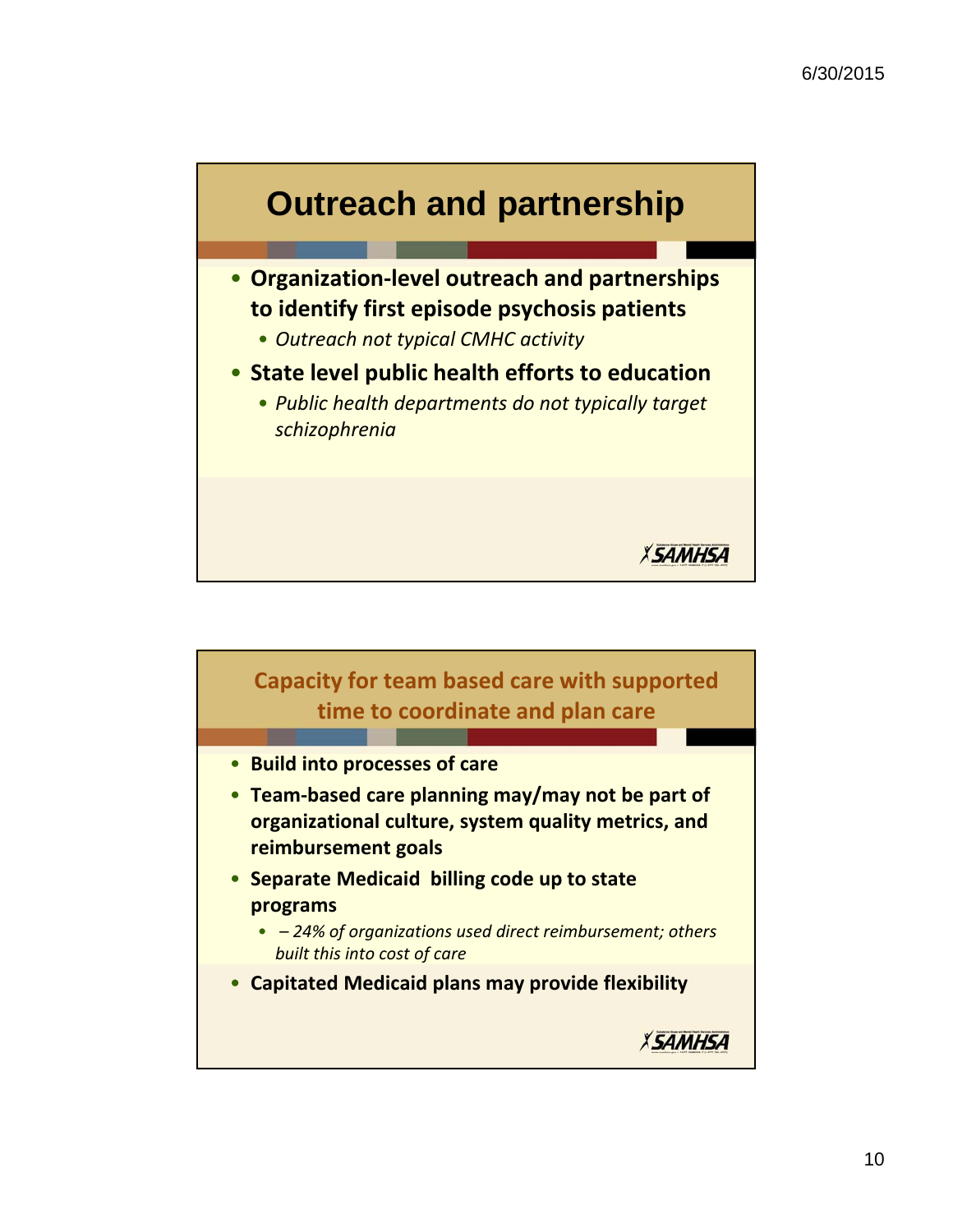*XSAMHSA* 

## **Capacity for**

# **Supported Employment & Education**

#### • **All RAISE ETP sites were willing to provide SEE;**

- *65% said they had Medicaid reimbursement for it,*
- *Actual capacity varied widely based on state and organizational reimbursement arrangements and priorities*
- **SE can be funded under Medicaid (fed \$ with state match)**

#### • **SE can also be funded under**

- *Vocational Rehabilitation*
- *State designated funds*

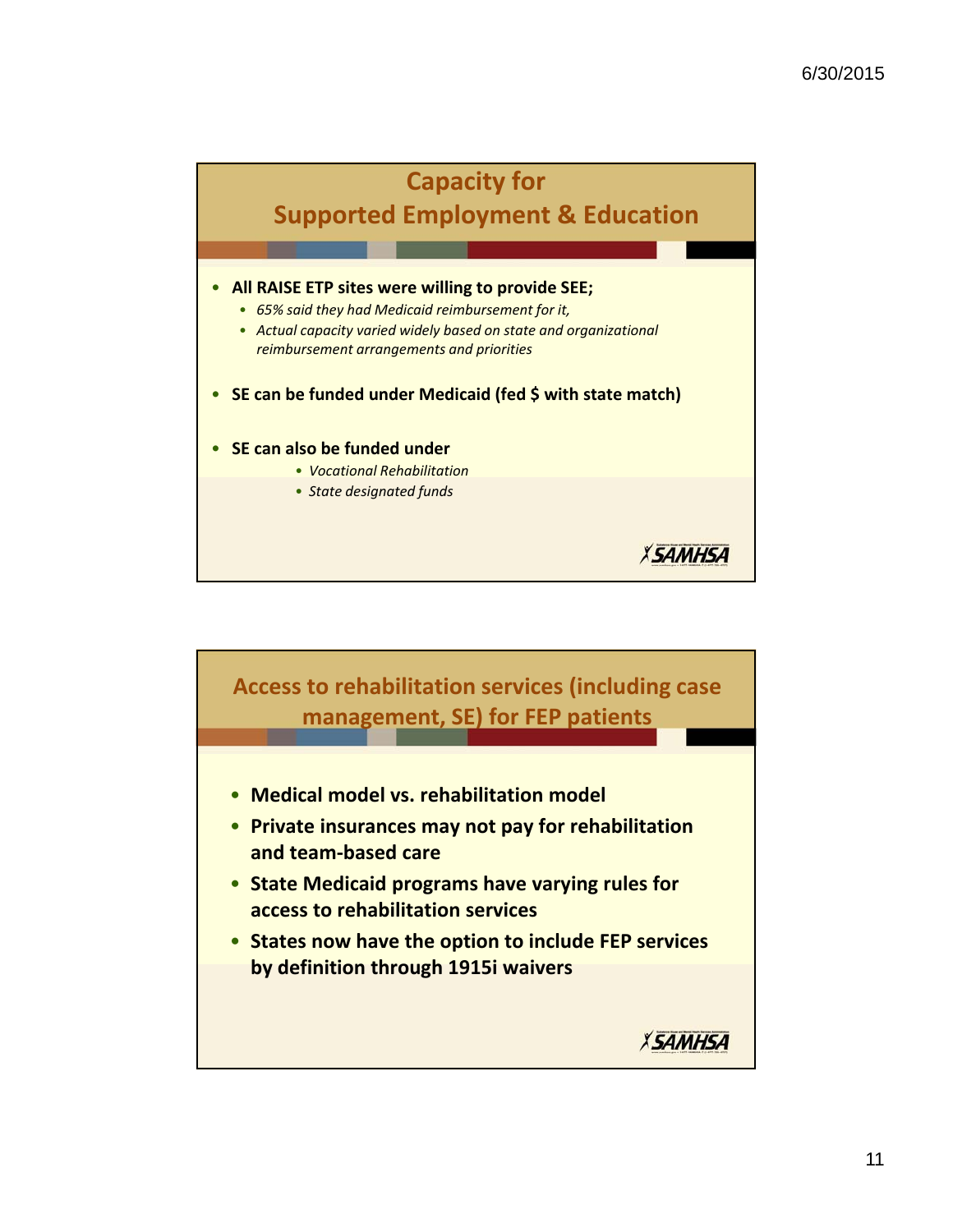

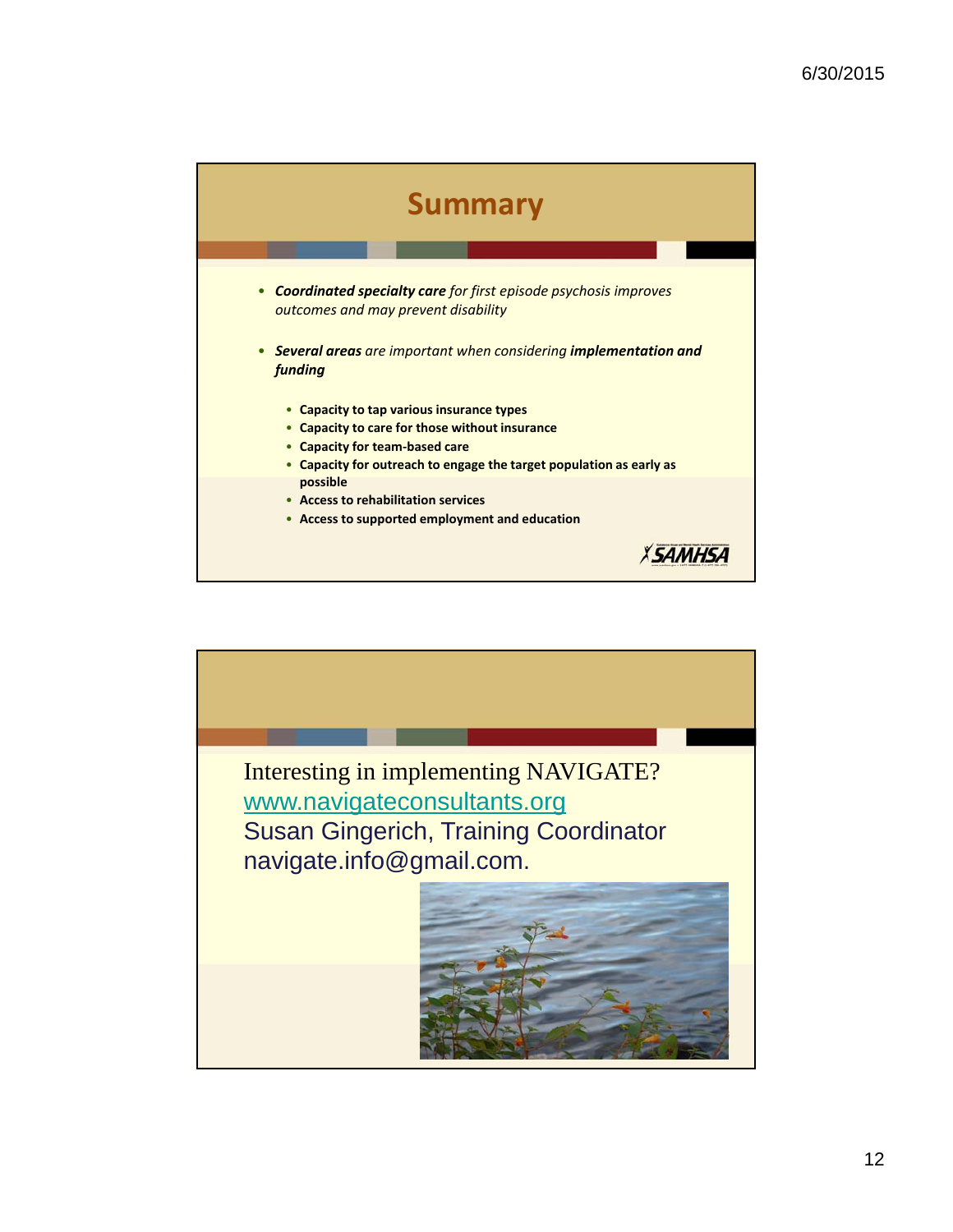

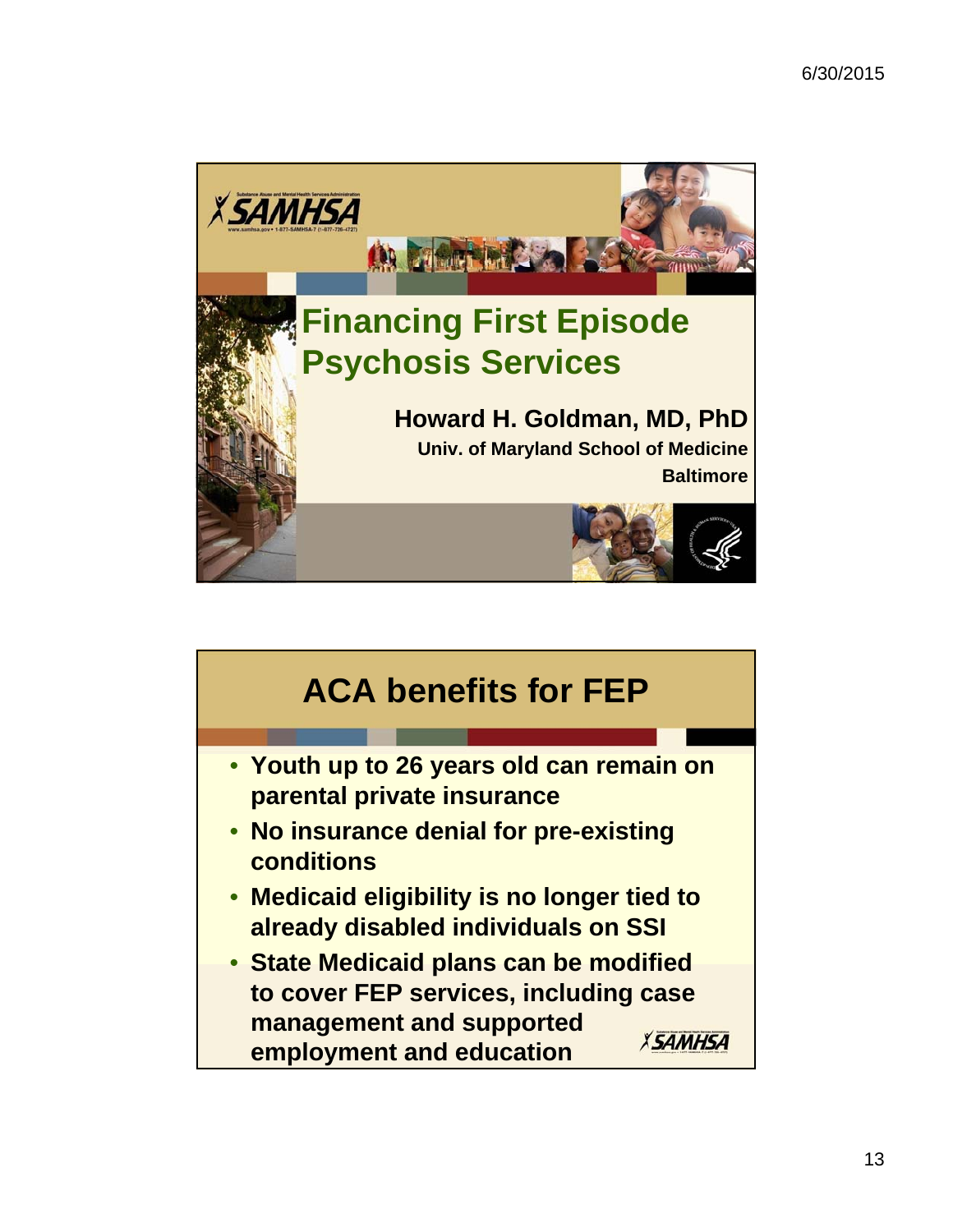

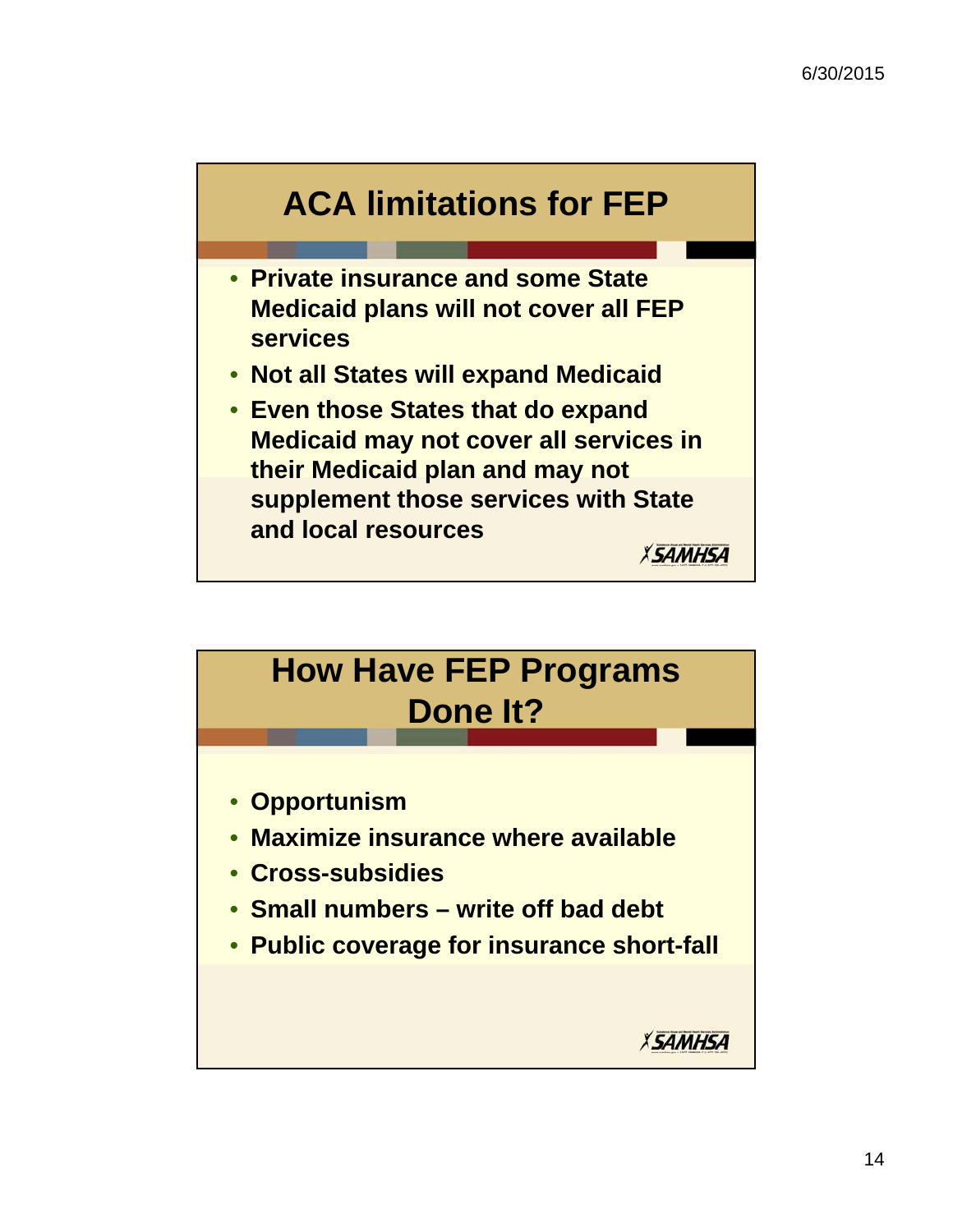

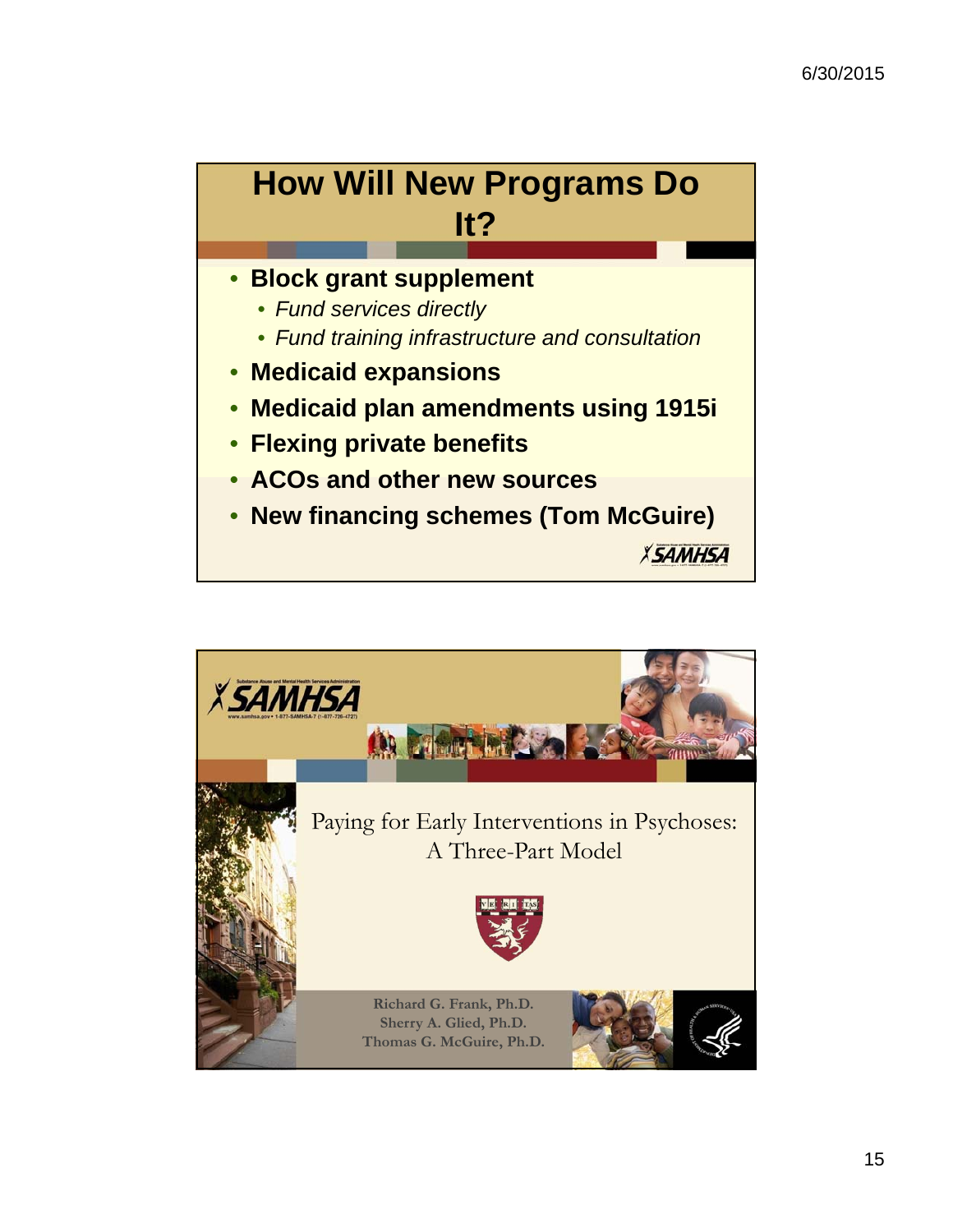

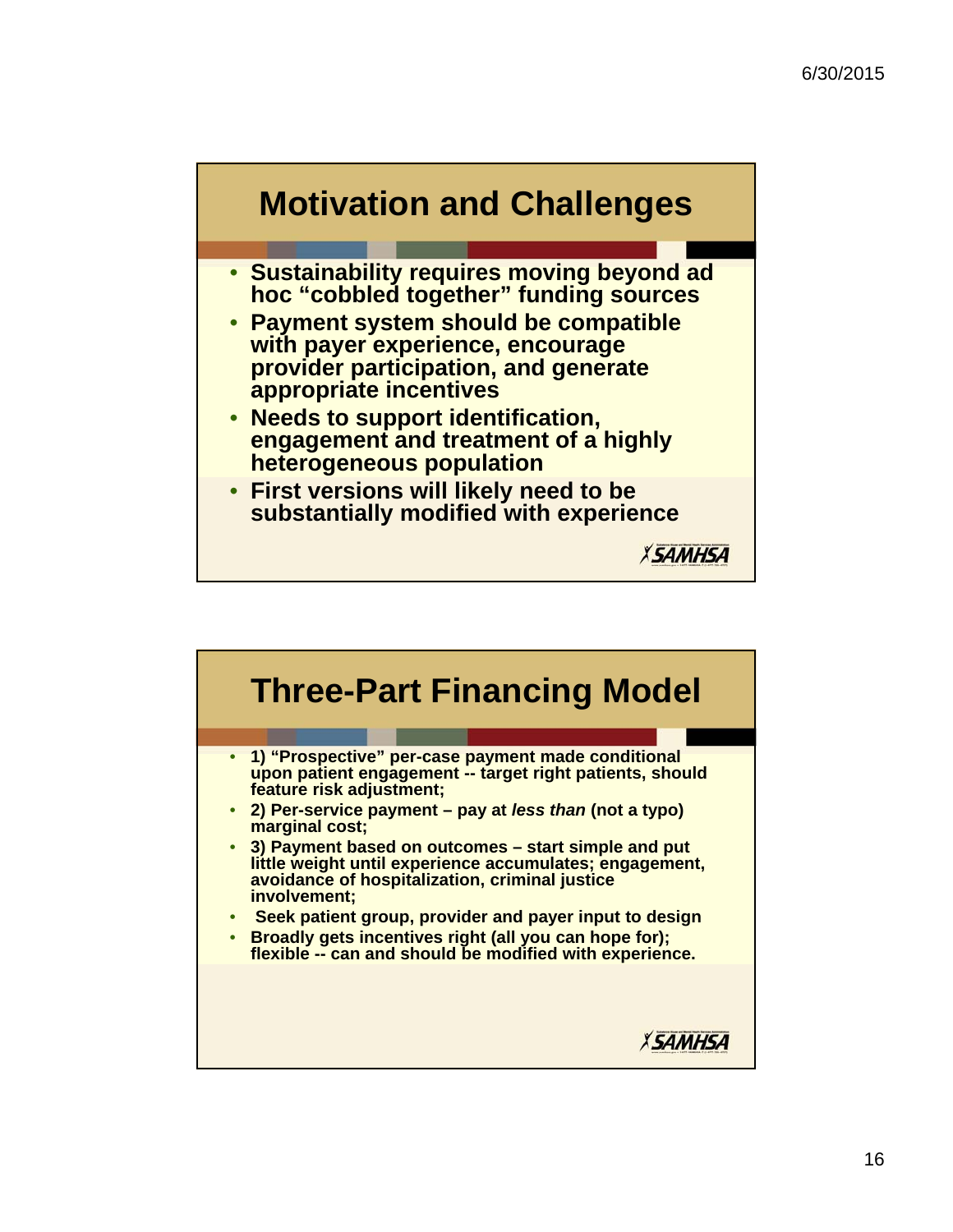